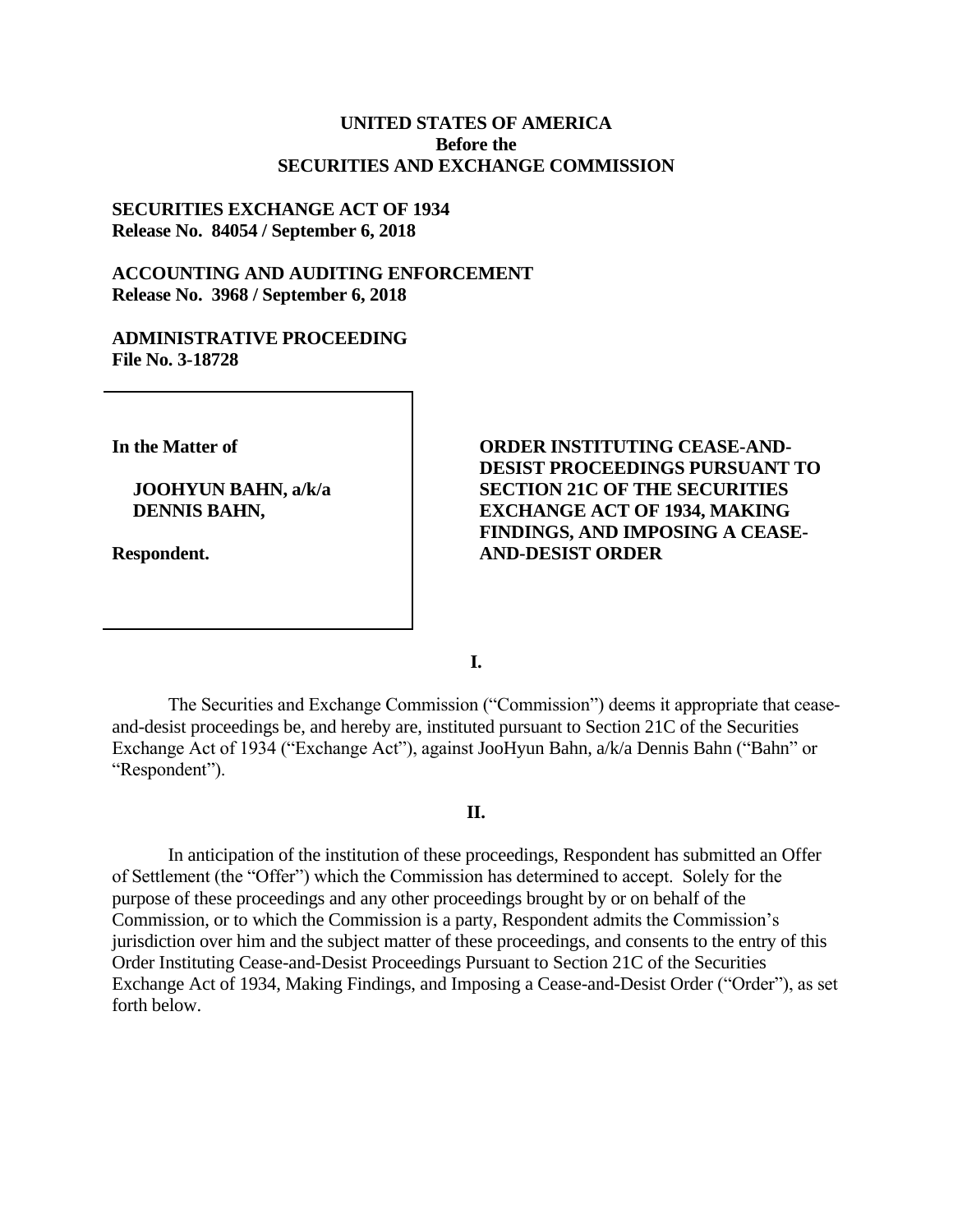## **III.**

On the basis of this Order and Respondent's Offer, the Commission finds<sup>1</sup> that:

## **Summary**

1. From March 2013 through May 2015, Bahn, while acting as a broker for Colliers International Group Inc. ("Colliers"), a foreign private issuer, violated the Foreign Corrupt Practices Act (the "FCPA") of the Exchange Act, when he attempted to bribe a foreign official of a country in the Middle East in connection with his efforts to broker the sale of an \$800 million highrise commercial building in Vietnam, known as Landmark 72. The foreign official was unaware of the offered bribe. In an effort to obtain money for himself, an accomplice had misrepresented the official's involvement in the scheme to Bahn. As part of his illicit conduct, Bahn circumvented Colliers' internal accounting controls, fabricated documents, created fictitious email messages, and lied to Colliers executives. Among other actions, Bahn falsely represented that the foreign country's sovereign wealth fund had committed to acquire the building, thus causing Colliers to record commission revenue on a transaction that never had a committed buyer and never ultimately closed.

2. Bahn's conduct violated the anti-bribery provisions of the FCPA, Section 30A of the Exchange Act.

3. Bahn also caused Colliers' violations of Section 13(b)(2)(A) of the Exchange Act, in which Colliers failed to make and keep books, records, and accounts which, in reasonable detail, accurately and fairly reflected its transactions and disposition of its assets.

4. Bahn also took steps to circumvent Colliers' then existing internal accounting controls by making false statements, fabricating documents, and creating multiple email accounts in order that: (a) the Landmark 72 transaction appeared to be a legitimate real estate transaction; and (b) Colliers improperly recognized the commission revenue derived therefrom in its books and records, thereby violating Section 13(b)(5) of the Exchange Act and Exchange Act Rule 13b2-1.

## **Respondent**

5. **Joohyun Bahn, a/k/a Dennis Bahn**, age 40, is a citizen of South Korea and a permanent resident of the United States with a home in New Jersey. Bahn worked as a commercial real estate broker at the New York offices of Colliers from March 2014 to May 2015.

 $\overline{a}$ 

<sup>&</sup>lt;sup>1</sup> The findings herein are made pursuant to Respondent's Offer of Settlement and are not binding on any other person or entity in this or any other proceeding.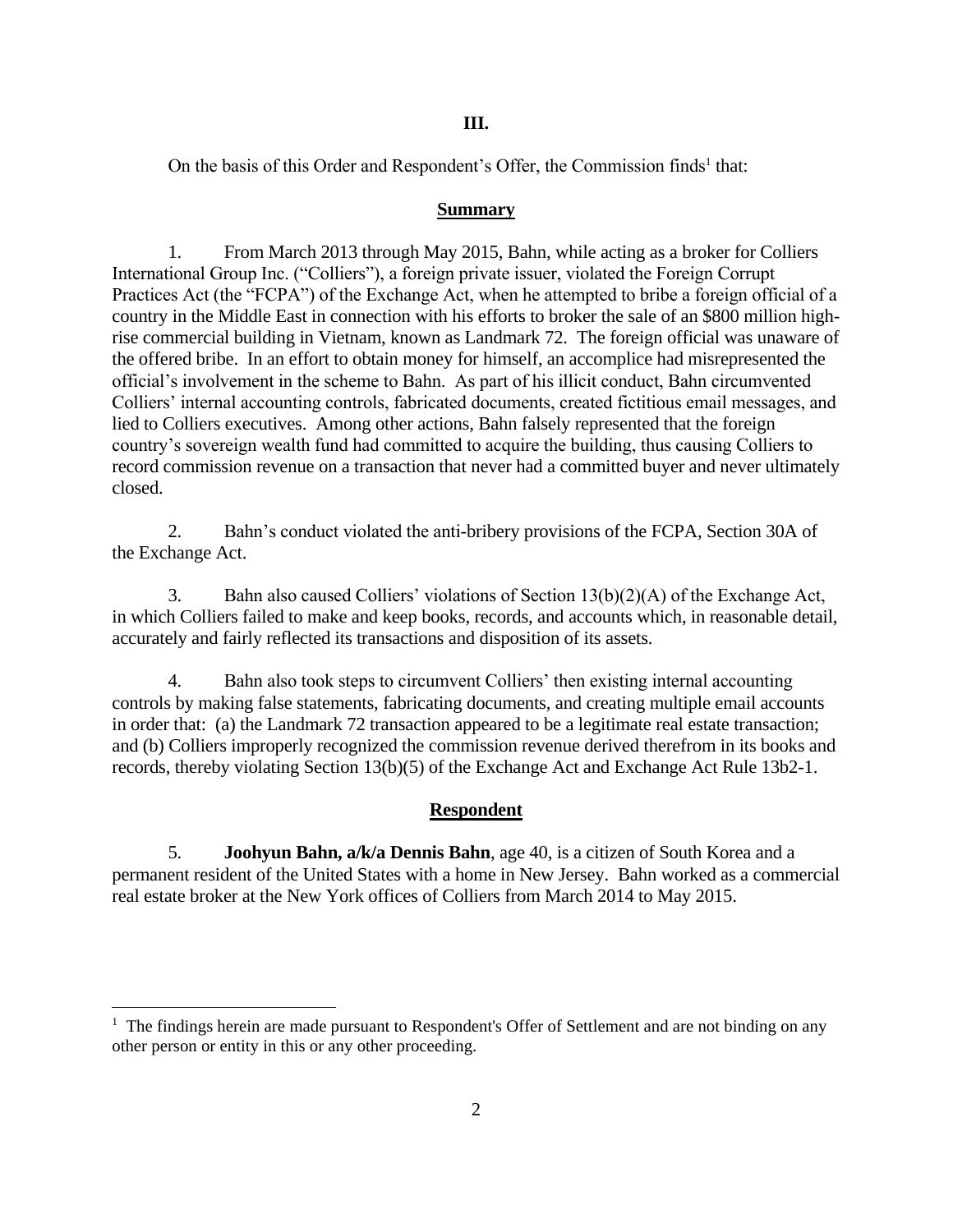# **Related Entities and Individuals**

6. **Colliers International Group Inc.,** is a Canadian corporation with headquarters in Toronto, Ontario. Colliers is a foreign private issuer that has a class of securities registered pursuant to Exchange Act Section 12(b) and listed on the NASDAQ stock market and the Toronto Securities Exchange. In June 2015, Colliers became a successor of the issuer, FirstService Corporation, following a spin-off from FirstService.

7. **Firm-1** is a brokerage firm specializing in commercial real estate investment sales, financing, research and advisory services. Based in California, Firm-1 has a class of shares registered pursuant to Section 12(b) of the Exchange Act.

8. **The Fund** is the sovereign wealth fund of a country ("Country-1") located in the Middle East. The Fund has global investments in banking, mining, automobile and commercial real estate sectors. As part of its objective, The Fund considered a wide range of investments for Country-1, including potential real estate investments.

9. **Foreign Official-1** was an officer and employee of the government of Country-1 located in the Middle East. Foreign Official-1 was then associated with the Fund until August 2014.

# **Bahn's Scheme to Bribe Foreign Official-1**

10. Landmark 72 is a commercial office building in Vietnam. The owner of Landmark 72 retained Bahn and Firm-1 in February 2013 first to find investors to refinance the property's debt and later to sell the property. During the same period Bahn became acquainted with his accomplice, who led Bahn to believing that he had connections to Country-1's officials who could arrange to purchase the property in return for bribes.

11. In February 2014, Bahn's accomplice told him that Foreign Official-1 could influence The Fund to acquire Landmark 72 but that Foreign Official-1 required a payment to do so. On February 25, they exchanged text messages about Foreign Official-1's payment demand and determined they would use "roses" as a code word for the bribe payment. Bahn's accomplice wrote that he was negotiating for one half of the payment to be made upfront and the remainder when the deal was "inked." Bahn replied, "whatever it takes to get it done . . . ."

12. In March 2014 Bahn left Firm-1 for Colliers. As part of his onboarding process at Colliers, Bahn received and agreed to be bound by Colliers' code of conduct and its anti-bribery policies.

13. On March 7 Bahn received an email from his accomplice stating that Foreign Official-1 required an upfront payment of "250 Roses" [\$250,000] and a payment of "750 Roses" [\$750,000] after "approval/completion of contract." Bahn responded on April 1 with the proposal that if The Fund would increase the purchase price from \$700 million to \$800 million, he could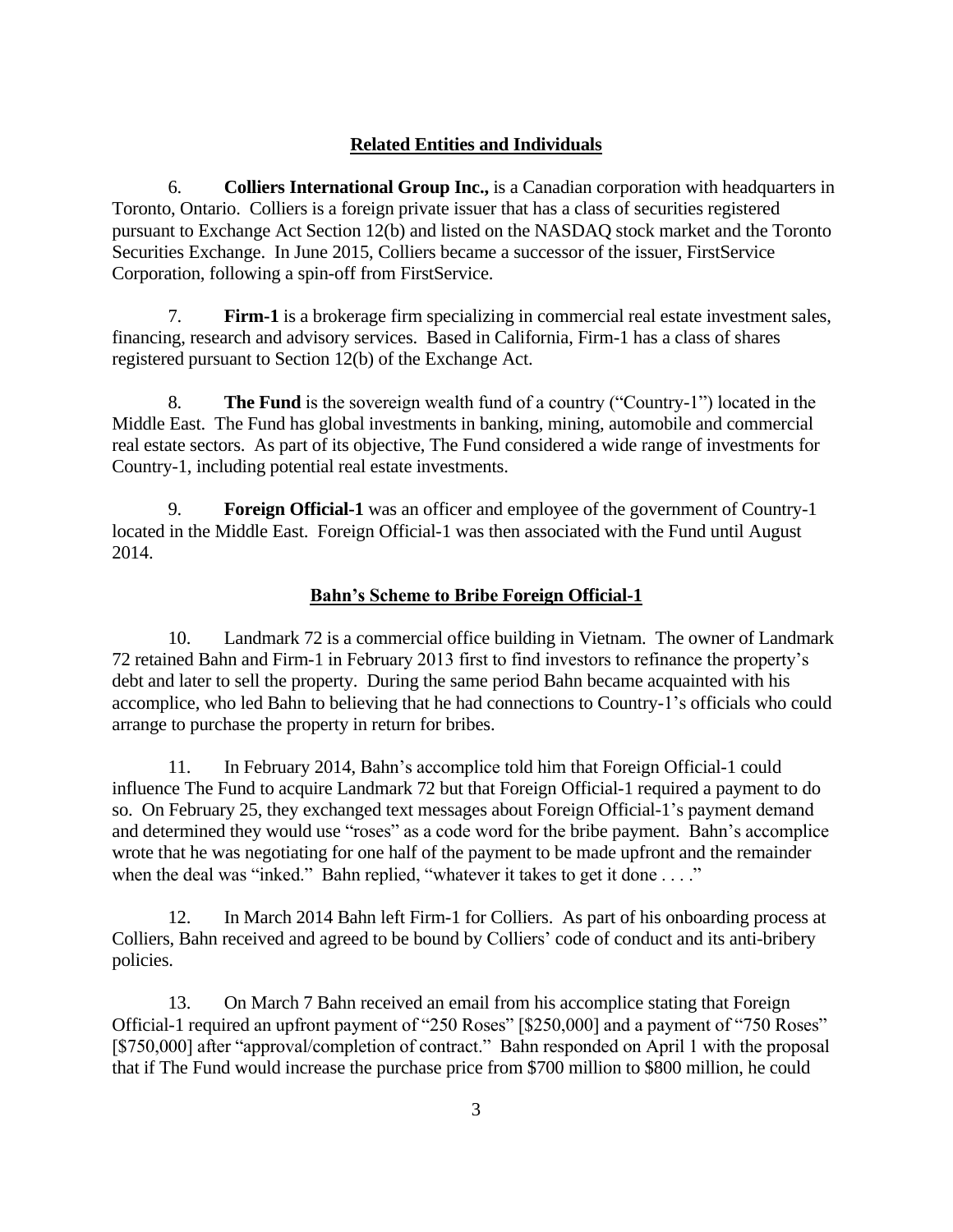increase the upfront payment to Foreign Official-1 from \$250,000 to \$500,000, and pay an additional \$2 million after the deal closed. Later that night an email purporting to be from Foreign Official-1 but presumably forged by Bahn's accomplice, instructed that "this final offer of \$800 [million] CANNOT BE AMENDED" and that the payment of "500 Roses" [\$500,000] had to be made by April 3, 2014.

14. During this period, Bahn caused Colliers and the building's owner to enter into two different versions of Colliers' brokerage services agreement. One version, which Bahn provided to the owner, set the purchase price for Landmark 72 at \$800 million, while the second version, given to Colliers, set the price at \$700 million.

15. In April 2014, Bahn discussed the need to fund the bribe to Foreign Official-1 with a coworker, who then introduced Bahn to a non-Colliers related business associate from whom Bahn borrowed \$500,000. In order to induce the business associate into making the loan, Bahn caused the building owner to send two wire transfers totaling \$500,000 to Colliers and represented to Colliers that the funds were a non-refundable down payment on its commission. Bahn knew that he had misrepresented the true purpose of the wire transfer to Colliers and that the company would book the \$500,000 as revenue. He also knew that approximately \$225,000 of that amount would come to him as his share of the commission.

16. On April 16, 2014, Bahn caused a check to be issued to an entity controlled by his accomplice with the intent that it would be forwarded to Foreign Official-1 as a bribe. Instead, Bahn's accomplice kept the money for himself.

17. From May through September 2014, as the transaction languished, Bahn took steps to create the appearance of progress. On June 30 Bahn emailed to Colliers and the building owner a letter he forged in Foreign Official-1's name purporting to reaffirm The Fund's commitment to the transaction. Bahn also sent proposed Letters of Intent to his accomplice for him to forward to Foreign Official-1. Receiving no response, Bahn reminded his accomplice on August 27, 2014 that if Foreign Official-1 closed the transaction there would be "2 million Roses waiting for him." On September 1, 2014, Bahn's accomplice sent Bahn a Letter of Intent, purportedly from The Fund.

18. In order to conceal the anticipated \$2 million payment to Foreign Official-1 and to repay the \$500,000 he had previously borrowed, Bahn in September 2014 devised a scheme to divert a portion of Colliers' commission. Bahn accomplished this through the preparation of a sham amendment to the services agreement between Colliers and the building owner.

# **Bahn Misrepresents that the Landmark 72 Sale has Closed Causing Colliers to Falsely Record Commission Revenue**

19. In the first week of 2015 Bahn falsely represented to Colliers' executives that the transaction had closed. Bahn provided a fabricated email confirmation purporting to be from the building owner stating that Colliers had earned its fee. Bahn then provided a revised confirmation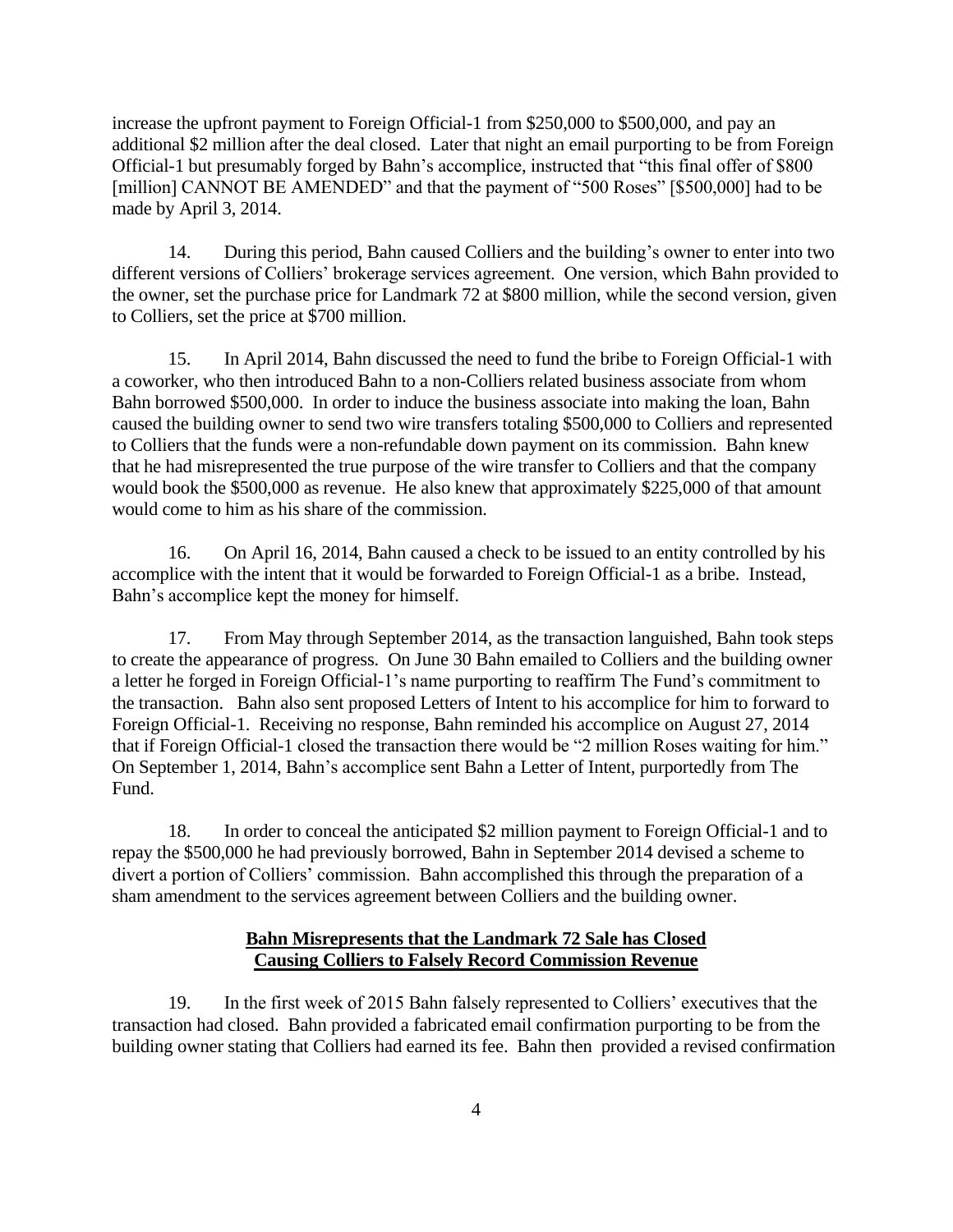to clarify that the transaction had closed prior to the 2014 year end, thus causing Colliers to book its commission within the year.

20. Unbeknownst to Colliers, Bahn had forged each iteration of the confirmation and falsely claimed that each had come from the owner. Colliers' financial executives, its internal counsel, and an internal audit executive all relied on the fabricated confirmation and Bahn's misrepresentations in concluding that the payment could be booked by December 31, 2014. As a result, Colliers recorded the full commission fee as earned and recognized in 2014.

21. Bahn knew that The Fund had not committed to purchasing Landmark 72 because there was no contract between the owner and The Fund. Bahn also knew the closing had not occurred and that Colliers had not earned its fee. Bahn understood that his misstatements and fabricated confirmations caused Colliers to improperly recognize revenue on the purported transactions.

### **The Fund Rejects the Landmark 72 Transaction and Bahn's Scheme Unravels**

22. Apart from his attempts to bribe Foreign Official-1, in 2015 Bahn separately initiated preliminary discussions with The Fund's real estate division. Early in its review process the real estate division determined that Landmark 72 was not a suitable investment and emailed Bahn its rejection of the transaction on April 10, 2015. The Fund subsequently sent a formal rejection to Bahn on April 20, 2015.

23. In mid-May, Bahn's coworker informed Bahn's supervisor of a Korean television news report that The Fund had never intended to buy Landmark 72 and that the The Fund letter of intent was a fraud. Bahn's supervisor directed Bahn to provide a timeline of his work on Landmark 72. Before he did so, Bahn on May 14, 2015 sent a LinkedIn message to Foreign Official-1:

This is very urgent. In regards to Landmark 72 deal in Hanoi, Vietnam, we were told that you promised to close the deal at USD 800MM after you receive \$500,000 from us. We gave [Bahn's accomplice] \$500,000 and he subsequently wired it to you.

Can you confirm this?

24. Foreign Official-1 forwarded the message to The Fund's Chief Compliance Officer and did not respond. On May 18, 2015, Bahn submitted the status report to his supervisor, making additional misrepresentations.

25. On May 27, 2015, The Fund delivered a cease-and-desist letter to Bahn and Colliers making clear that "[The Fund] is not interested in and has never attempted to buy Landmark 72." Colliers terminated Bahn's relationship with the company on May 28, 2015.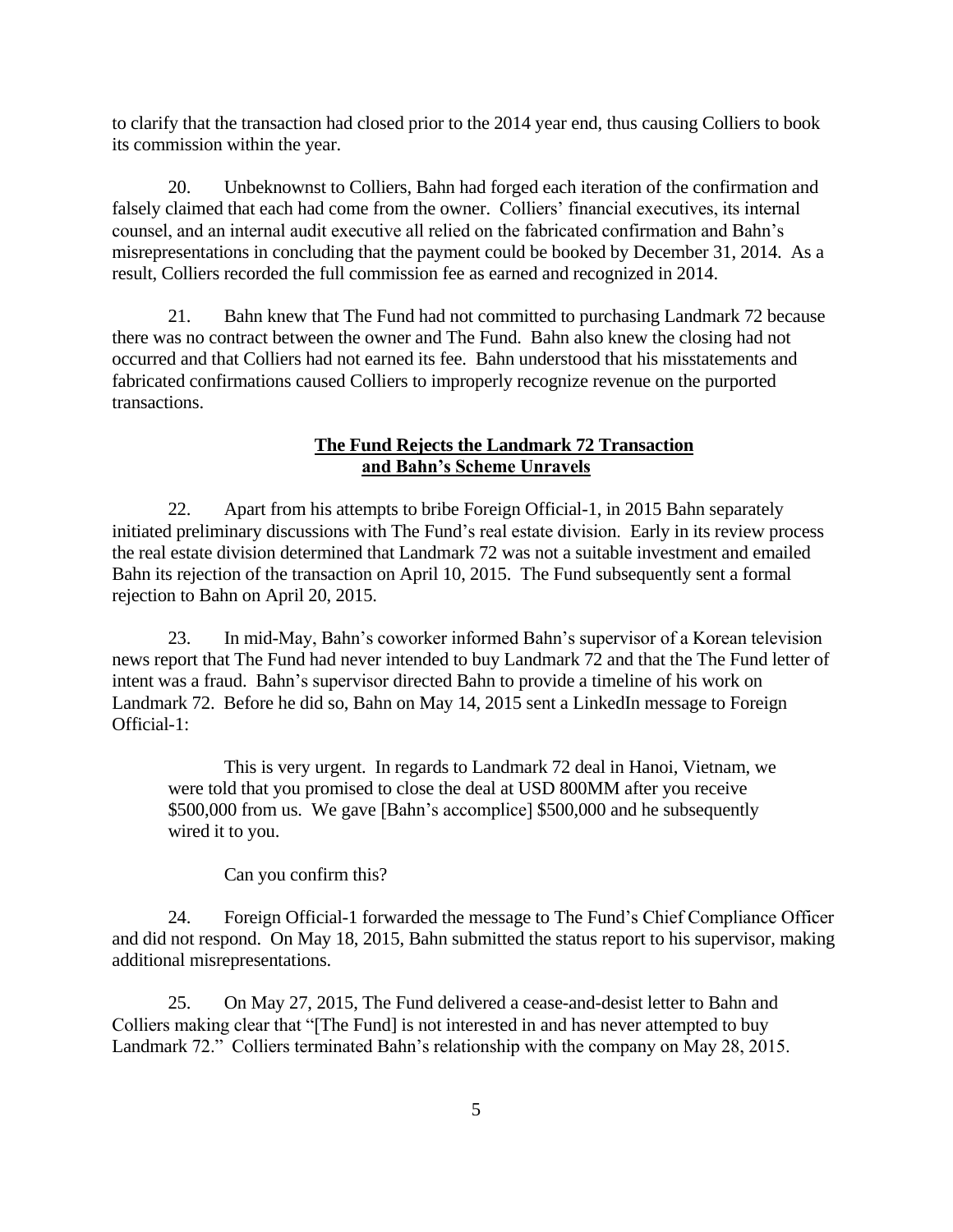## **Legal Standards and Violations**

26. Under Section 21C(a) of the Exchange Act, the Commission may impose a ceaseand-desist order upon any person who is violating, has violated, or is about to violate any provision of the Exchange Act or any rule or regulation thereunder, and upon any other person that is, was, or would be a cause of the violation, due to an act or omission the person knew or should have known would contribute to such violation.

#### **Bahn Violated Exchange Act Section 30A**

27. The anti-bribery provisions of the FCPA, Exchange Act Section 30A, make it unlawful for any United States issuer, or any employee or agent acting on its behalf, to make use of the mails or any means or instrumentality of interstate commerce corruptly in furtherance of an offer, payment, promise to pay, or authorization of the payment of any money, or offer, gift or promise to give anything of value to any foreign official for purposes of influencing any act or decision of such foreign official in his official capacity in order to assist such issuer in obtaining or retaining business for or with any person. 15 U.S.C. § 78dd-1.

28. As described above, while acting as Colliers' agent in his capacity as a broker, Bahn made use of interstate commerce by sending emails from the United States in furtherance of (i) his corrupt offers and promises to bribe Foreign Official-1 and (ii) his transfer of \$500,000 that he intended as a payment to Foreign Official-1, through which Bahn intended that the official would use his official position to secure the purchase of Landmark 72. By this conduct Bahn violated Exchange Act Section 30A.

#### **Bahn Violated Exchange Act Section 13(b)(5) and Rule 13b2-1**

29. Exchange Act Section 13(b)(5) provides that no person shall "knowingly circumvent . . . a system of internal accounting controls or knowingly falsify any book, record, or account." Exchange Act Rule 13b2-1 further provides that "no person shall, directly or indirectly, falsify or cause to be falsified, any book, record, or account." 15 U.S.C.  $\frac{13(b)}{5}$ .

30. As described above, Bahn knowingly circumvented Colliers' internal accounting controls and caused Colliers' books, records and accounts to be falsified through the falsified documents he provided and misrepresentations that he made to Colliers' executives, all of which caused Colliers improperly to recognize revenue on a non-existent transaction. By this conduct Bahn violated Exchange Act Section 13(b)(5) and Rule 13b2-1.

### **Bahn Caused Violations of Exchange Act Section 13(b)(2)(A)**

31. The books and records provision of the FCPA, Exchange Act Section 13(b)(2)(A), requires every issuer with a class of securities registered pursuant to Exchange Act Section 12 to make and keep books, records, and accounts, which, in reasonable detail, accurately and fairly reflect the transactions and dispositions of the assets of the issuer. 15 U.S.C.  $$78m(b)(2)(A).$